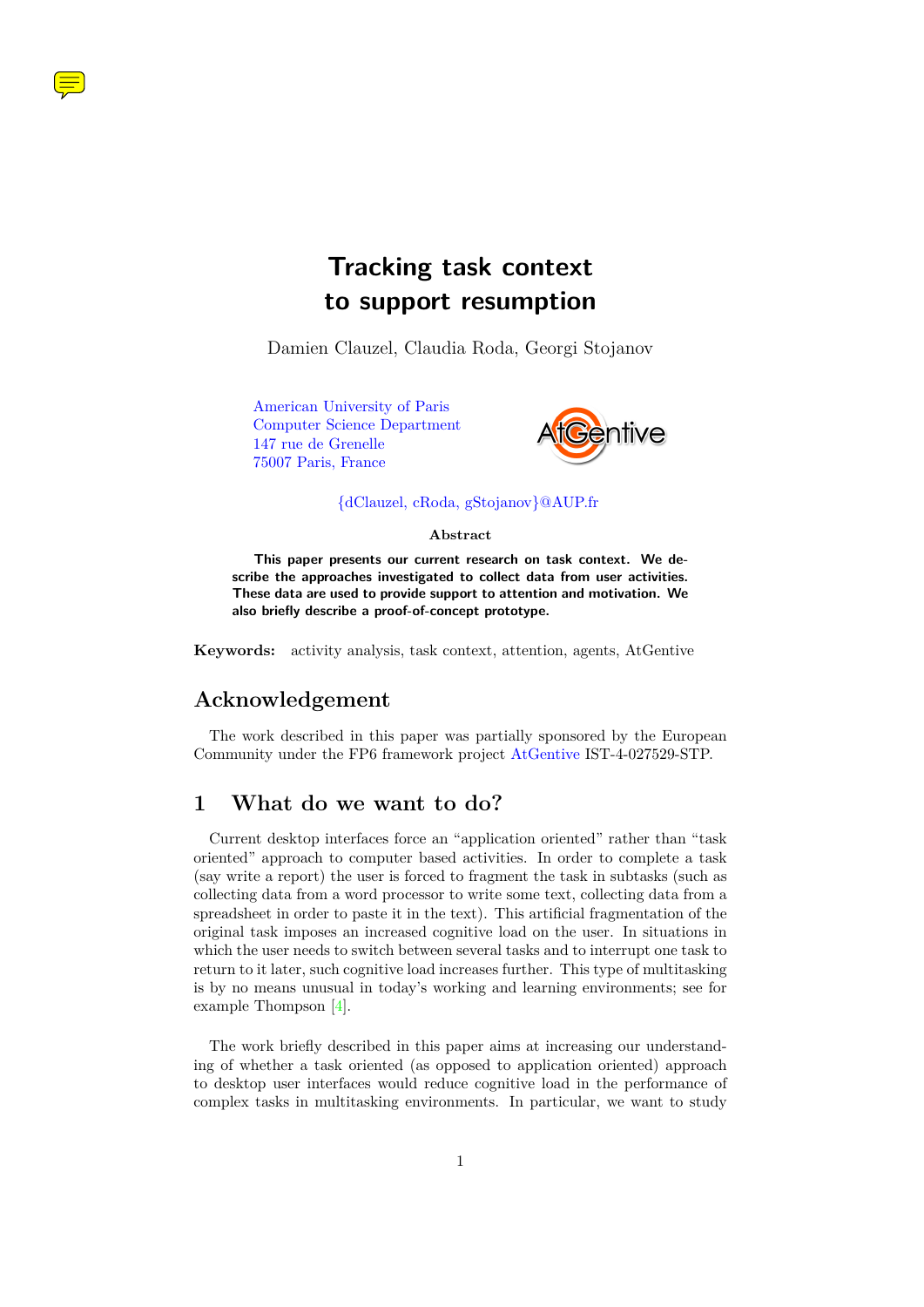<span id="page-1-0"></span>whether restoring task context significantly improves attention allocation at task resumption. Our objective is to assist the user in restoring the context of interrupted tasks.

Task context has been investigated in several ways. Some researches are activity oriented, while some others are focusing on interfaces and HCI (Lewis and Rieman [\[2\]](#page-2-1), Robertson [\[3\]](#page-2-2)). But the question of task context is not limited to computer environments; cognitive neuroscience is also investigating the meaning of context, for example in mammal brain (Johnston and Everling [\[1\]](#page-2-3)).

We give an operational and interface oriented definition of task context. A task context is the ensemble of the interface elements accessed by the user in the performance of a task. These include: windows, menus, icons, texts, history of elements, cursor and caret position, keyboard and mouse uses. Our current definition is intentionally restrained so that we can quickly work on a basic core of data and provide an initial task support to the user. Later, we will expand our current definition to include other aspects of task context such as parameters coming from the external environment (room noise level, psycho-physiological measures, etc).

# **2 Data collection method**

As stated above, for the time being, we concentrate on tracking user activity on the computer (e.g. keyboard, windows). To this end, we need to collect enough information on the environment in which the task takes place. So in our research we use the following approaches for collecting data (see bellow). In the future we expect to integrate these methods with other measurements of user activity, e.g. gaze and posture tracking, video camera, psycho-physiological measurements, etc.

**Screen mapping:** One approach for collecting informations on user activity is to track the cursor position and graphical events (windows moving, menus unfolding, etc.) so we can map in terms of  $(x, y)$  coordinates what the user is doing. The non-trivial task is then to map those coordinates to specific activities, which can lead to complete mistakes in interpretation if a user action is missed; it also induces problems when dealing with dynamic and customisable interfaces.

**Smart applications:** This solution consists of having customized applications which will send an event when a functionality (menus entry, icon, widget...) is activated. This implies having tracking ready software, which reduces the user choices in software available for working. The benefit of this solution is to have plenty of information on user actions.

**Spywares:** This method relays on the use of a keylogger on the user's computer, as well as several files and process watching daemons for monitoring the user activities: processes, application running, files opened, windows list, focus tracking, text typed, etc. The idea is to track at the operating system level the